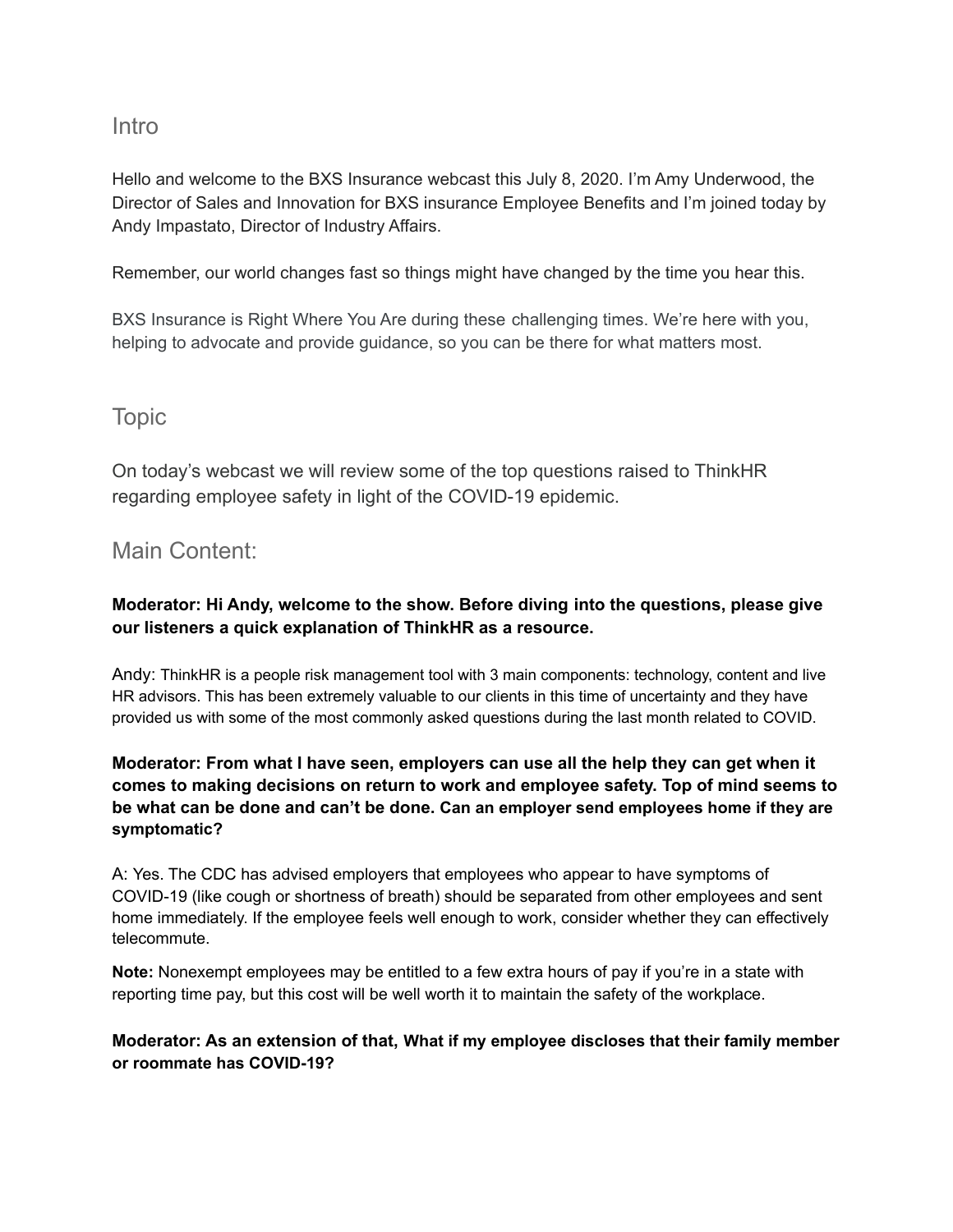A: Individuals who share a household with someone who is infected should self-quarantine for 14 days per the CDC. The CDC does not currently recommend special scrutiny or quarantine for those who have been exposed to an asymptomatic person who has been exposed to someone with COVID-19 (meaning you don't need to send everyone home to quarantine as a result). Remember that the confidentiality of medical information must be maintained per the Americans with Disabilities Act.

#### **Moderator: It seems many employers are asking how much they can and can't ask an employee. With that and Given COVID-19, If an employee is out of the office due to sickness, can the employer ask them about their symptoms?**

A: Yes, but there's a right way to do it and a wrong way to do it. In most circumstances, employers shouldn't ask about an employee's symptoms, as that could be construed as a disability-related inquiry. Under the circumstances, however — and in line with an employer's responsibility to provide a safe workplace — we recommend asking specifically about the symptoms of COVID-19 and making it clear that this is the extent of the information you're looking for.

Here's a suggested communication: "Thank you for staying home while sick. In the interest of keeping all employees as safe as possible, we'd like to know if you are having any of the symptoms of COVID-19. Are you experiencing a fever, cough, and/or shortness of breath?"

Remember that medical information must be kept confidential as required by the Americans with Disabilities Act. If the employee does reveal that they have symptoms of COVID-19, or has a confirmed case, the CDC recommends informing the employee's co-workers of their possible exposure to COVID-19 in the workplace (but not naming the employee who has or might have it) and directing them to self-monitor for symptoms (fever, cough, or shortness of breath).

## **Moderator: Many employers are essential businesses. How does this work with a shelter in place rule and if an employee is refusing to work as they say it's not safe. Can we discipline them?**

A: This is certainly a difficult situation to be in. We recommend extreme caution in disciplining or terminating an employee who refuses to work in a location that has shelter-in-place rules in effect, as it poses several types of legal risk. Generally, employees do not have a right to refuse to work based only on a generalized fear of becoming ill if their fear is not based on objective evidence of possible exposure. In that case, you would be able to enforce your usual attendance policies. However, under the current circumstances, where COVID-19 cases are increasing and many cities and states are implementing drastic public health measures to control spread of the virus, we think it would be difficult to show that employees have no reason to fear coming in to work, particularly in a location with a shelter-in-place rule.

#### Provide Reasonable Accommodation

Employees who are in a high risk category — either because they are immunocompromised or have an underlying condition that makes them more susceptible to the disease — should be granted a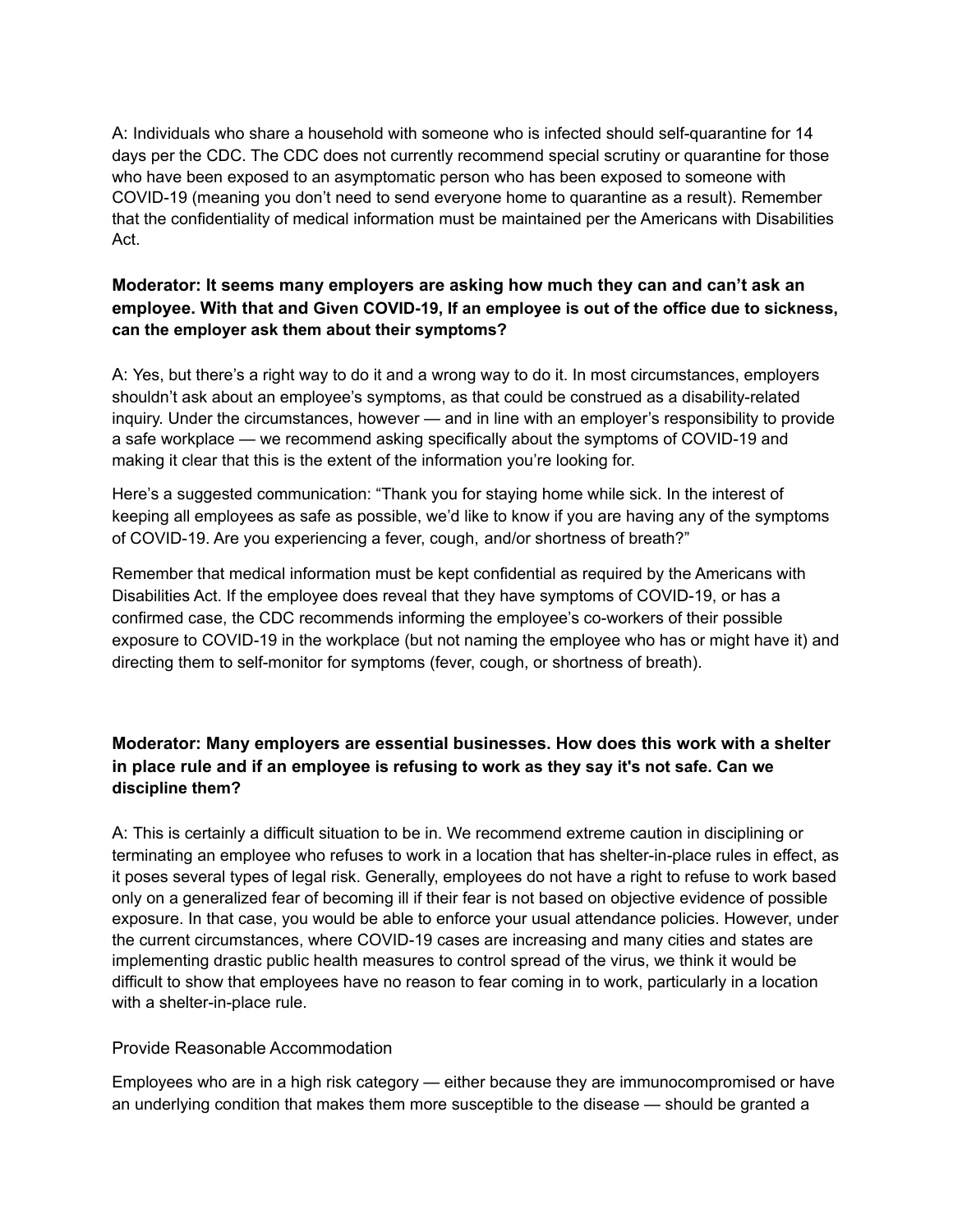reasonable accommodation under the Americans with Disabilities Act and/or state law. Employees who live with someone who is at high risk should be granted a similar accommodation. It would be a reasonable accommodation under the circumstances to allow the employee to work from home or take a non-working leave, if working from home is not possible.

Under OSHA rules, an employee's refusal to perform a task will be protected if all of the following conditions are met:

- Where possible, the employee asked the employer to eliminate the danger, and the employer failed to do so;
- The employee refused to work in "good faith." This means that the employee must genuinely believe that an imminent danger exists;
- A reasonable person would agree that there is a real danger of death or serious injury; and
- There is not enough time, due to the urgency of the hazard, to get it corrected through regular enforcement channels, such as requesting an OSHA inspection.

### No Punishment or Retaliation for Raising Safety Concerns

An employer cannot retaliate against an employee for raising a safety concern. Additionally, employees who won't work because of safety concerns may be considered to be engaging in protected concerted activity under the National Labor Relations Act if they have a "good faith" belief that their health and safety are at risk.

#### Incentivize Employees Instead

Instead of disciplining employees who express fear at this time, we recommend you consider methods to encourage employees to come to work and to help put their minds at ease. Consider emphasizing all of the safety methods you have put in place (e.g., scheduled hand-washing, frequent disinfection of surfaces, social distancing rules, reduced customer capacity, staggered shifts, or more extreme measures if warranted by your industry). We recommend relying heavily on the CDC guidelines and local health department information in establishing safe working conditions at this time. You might also consider offering premium pay or additional paid time off for use in the future to employees who must come to work.

### **Moderator: Extending beyond COVID-19, Can an employer send an employee home if they are sick or pregnant, regardless of whether it's COVID-19-related, just to be safe?**

A:You have the right to send people home for sickness if it appears that they have something contagious; in this case, you are protecting other employees in the workplace. This includes sending employees home who have the common cold.

You should not send employees home because you believe they are higher risk — this includes pregnant employees. We would encourage you to make working from home or unpaid leaves available for employees who want that option, but not to force that on anyone who doesn't pose a risk to others.